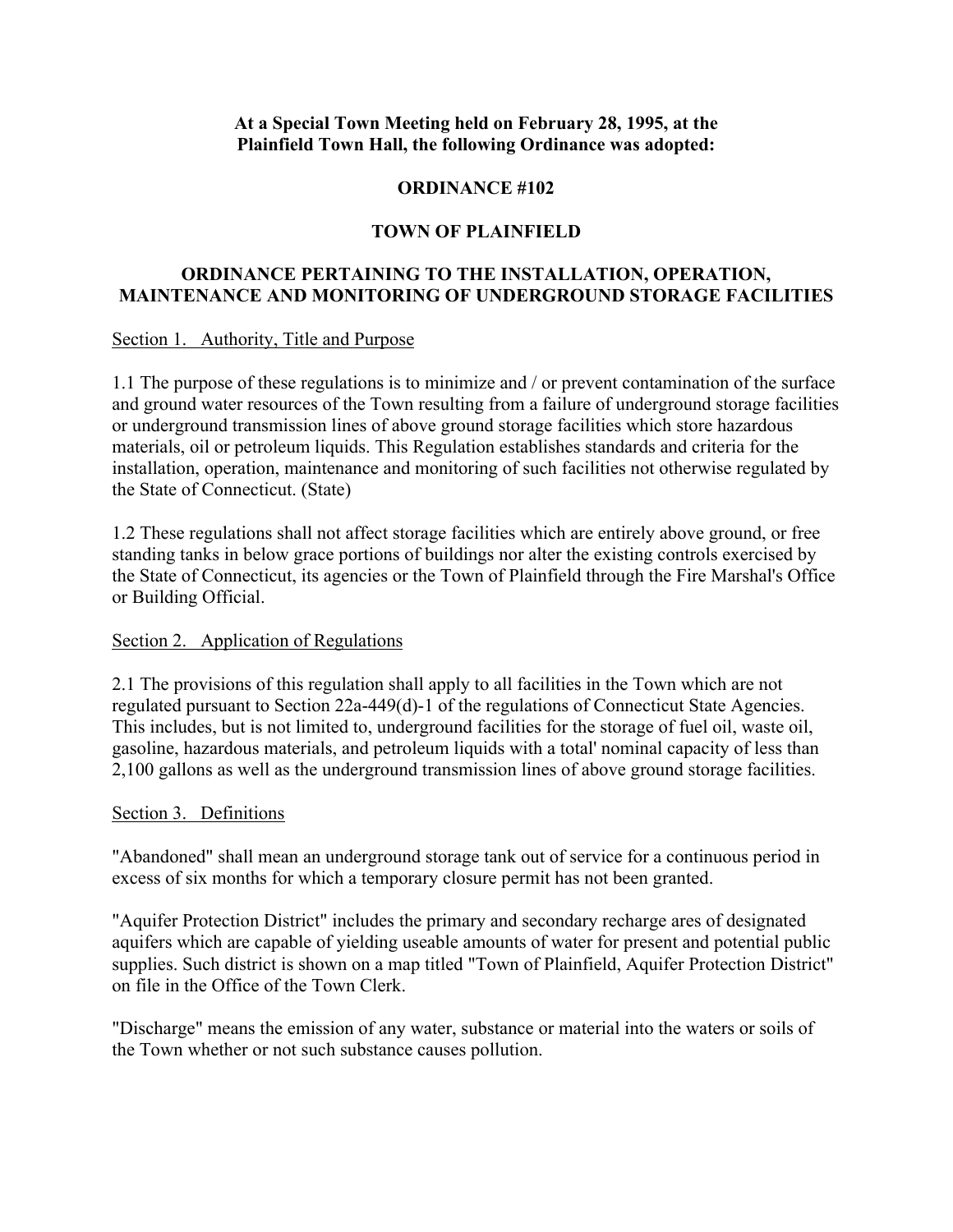"Double Walled Tank" a UL listed container with two complete shells with both primary and secondary protection. It shall have continuous 360" intersitial space between the primary and secondary shell. An approved intersitial monitor shall continuously monitor this space.

"Engineer" is a Connecticut licensed professional engineer.

"Existing Facility" means a facility for which construction began prior to the effective date of these regulations.

"Facility" Means a system of interconnected pipes, tanks, pumps, vaults, fixed containers and appurtenant structures including any monitoring devices, either singly or in any combination, which are used or designed for use in the storage, transmission or dispensing of oil, petroleum or liquid hazardous materials.

"Failure" means a condition failing to meet State criteria for a precision tightness test or which allows the uncontrolled passage of a liquid into or out of a facility including but not limited to a discharge into the waters of the Town.

"Failure Determination" means the evaluation of a facility component in accordance with Section 10 or Section 11 of these Regulations to determine if a failure has occurred.

"Groundwater" is the water present in the zone of saturation, and is considered a water of the Town.

"Hazardous Materials" means those substances listed as such by the EPA in all forms.

"High Groundwater" means seasonal high water table within 36" of the ground surface.

"Life Expectancy" means the time period within which a failure is not expected to occur as determined in accordance with Section 9 or Section 10 of these Regulations.

"Life Expectancy Determination" means the evacuation of a facility component in accordance with Section 10 of these Regulations.

"Liquid" means any liquid product including but not limited to oil, petroleum, or hazardous materials.

"New Facility" means a facility for which construction or installation began on or after the effective date of these Regulations, including but not limited to facilities which replace or modify existing facilities and facilities that are moved from one location to another.

"NFPA 30" means the National Fire Protection Association publication number 30 titled "Flammable and Combustible Liquid Code" as enforced by the Local Fire Marshals Office.

"Nonresidential Facility" means a facility which serves any commercial, industrial, institutional, public or other building or use including but not limited to hotels, motels, boarding houses,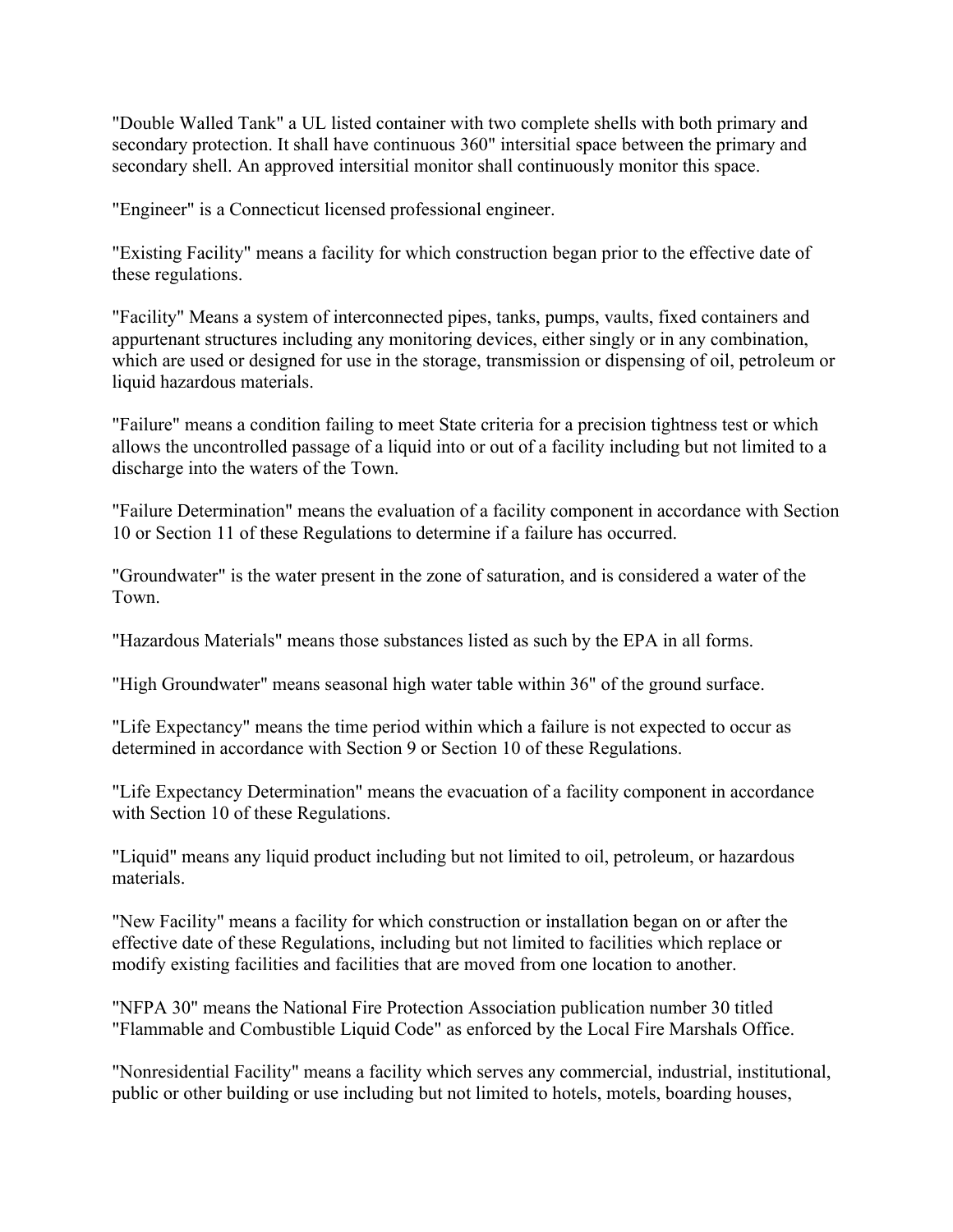hospitals, nursing homes and correctional institutions but excludes private residential buildings. This refers only to nonresidential underground facilities that are not regulated pursuant to Section 22a-449(d)-1 of the Regulations of Connecticut State Agencies.

"Monitoring System" means a full time approved system installed for the purpose of early detection of leaks such as observation wells, visual and / or audible alarms or their equivalent.

"Observation Well" means a dug or drilled cased well that can be used for detecting the presence of flammable or combustible liquids which is drilled to a depth intercepting the water table and is installed and monitored in an approved manner.

"Oil or Petroleum Liquid or Product" means oil or petroleum distillate of an/ kind in a liquid form but not limited to waste oils and distillation products such as fuel oil, kerosene, naptha, gasoline and benzene.

"Operator and. / or Owner" shall mean a person who is ultimately responsible for maintaining the facility in conformance with the applicable statutes and regulations and all required permits.

"Owner" is the person, persons or government having legal ownership of a storage facility.

"Out of Service" means not in use in that no filling or withdrawal of product takes place.

"Product Line Leak Detector" means a device designed to detect product or pressure loss in a pressurized product line from a remote pumping station.

"P.S.I." means pounds per square inch

"Qualified Person" means a representative certified by the manufacturer of a product being installed or tasted to fulfill the activities he / she is doing.

"Remote Pumping System" means a pressurized product line system in which flammable or combustible liquids are supplied to a point away from the tank by means of a pumping unit.

"Replacement or Substantial Modification" means the construction of any additions to an existing storage facility, or any restoration, refurbishment, or renovation which significantly impairs or affects the physical integrity of the storage facility or its monitoring system.

"Residential Building" means any house, apartment, trailer, mobile home or other structure occupied by an individual as a dwelling unit.

"Secondary Containment" means techniques that may include impervious liners, double-walled tanks, or equivalent methods approved by the local Fire Marshals Office.

"Storage Facility" is one or more tanks at a particular site together with all components thereof, used or designed to be used for the storage of any product within the scope of this regulation.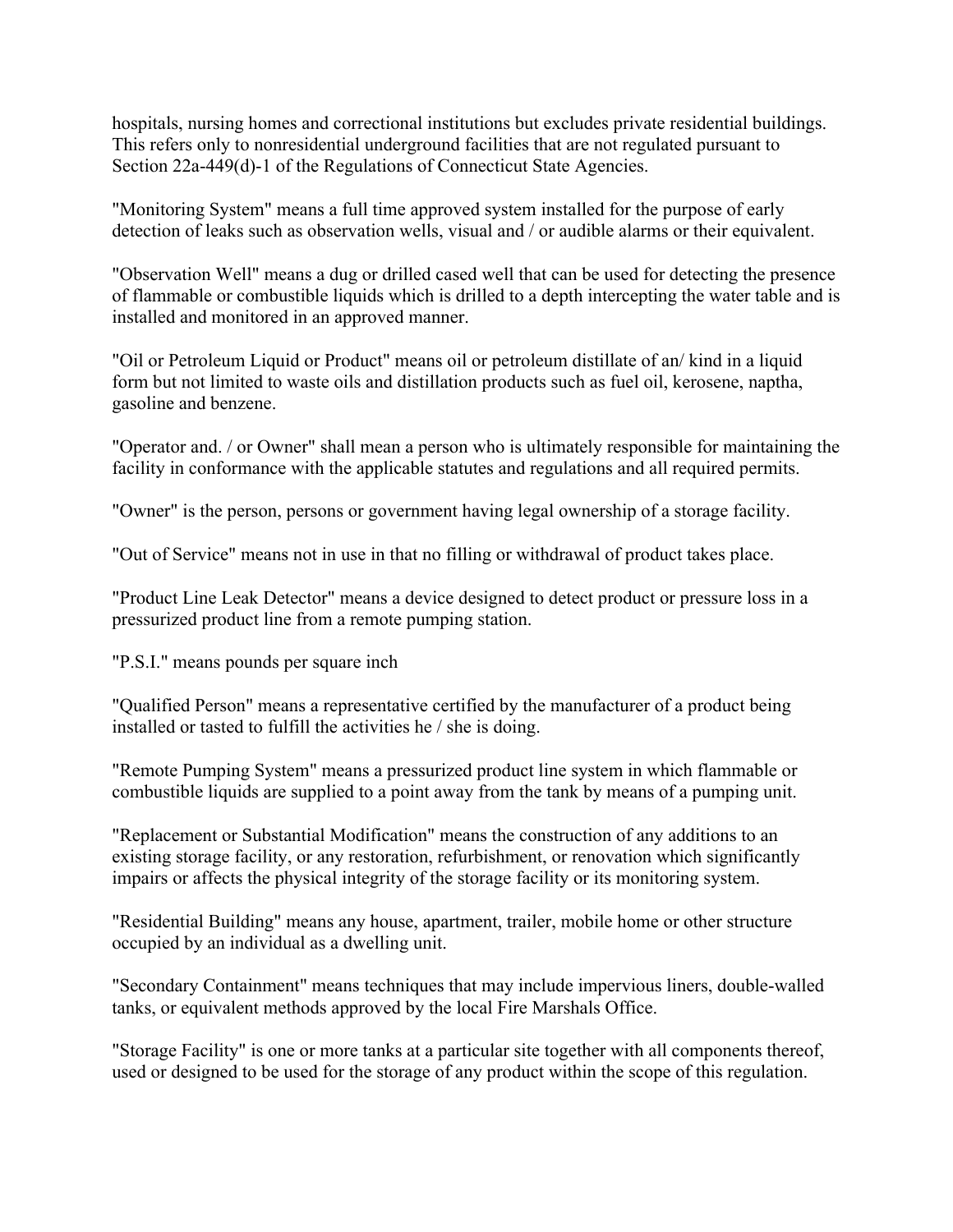"Tank" shall mean any structure either aboveground or below ground used or designed to be used for the storage of any liquid or product within the scope of this regulation.

"Transmission Lines" means the piping and/or tubing either above or below ground that lead to or from an underground storage facility for the purpose of supplying fuel or product to a user or device.

"UL Listed" means included in a current list or report of approved equipment or materials or methods published by the Underwriters Laboratories, Inc.

"Underground Storage" means that when referring to a facility or facility component that 5% or more of the volumetric capacity of the facility or component is below the surface of the ground and that portion which is below the surface of the ground is not visible for inspection.

#### Section 4. Prohibitions

4.1 New underground storage facilities are hereby prohibited in areas of high groundwater, within 100 of a wetland or watercourse, and in areas defined as lying within the Aquifer Protection District.

4.2(a) No owner or operator shall be permitted to install an underground storage facility or bury transmission lines without obtaining permits from the Building Official. Fire Marshal and Planning & Engineering Department.

4.2(b) At the time of permit application the owner and/or operator shall provide the following information to the Building Official and Fire Marshal's Office:

- A. Any licences or manufacturers certificates documenting their ability to do tank installation.
- B. The facility location, tank capacities and proposed contents.
- C. The type and proposed use of the facility as well as details of all monitoring systems to be used.
- D. The manufacturers stated life expectancy of the tanks being installed, materials used in construction and details of the warranty. E. Installation procedures to be followed.
- F. Zoning permit approving the proposed site

No installation work can be done prior to obtaining the required permit.

4.3 No owner or operator shall be permitted to repair an underground tank or transmission line without notifying the Fire Marshal within 24 hours.

4.4 The burial of transmission lines from an above ground facility is no permitted without the protection of a safety shield or sleeve equipped with a continuous leakage monitoring device.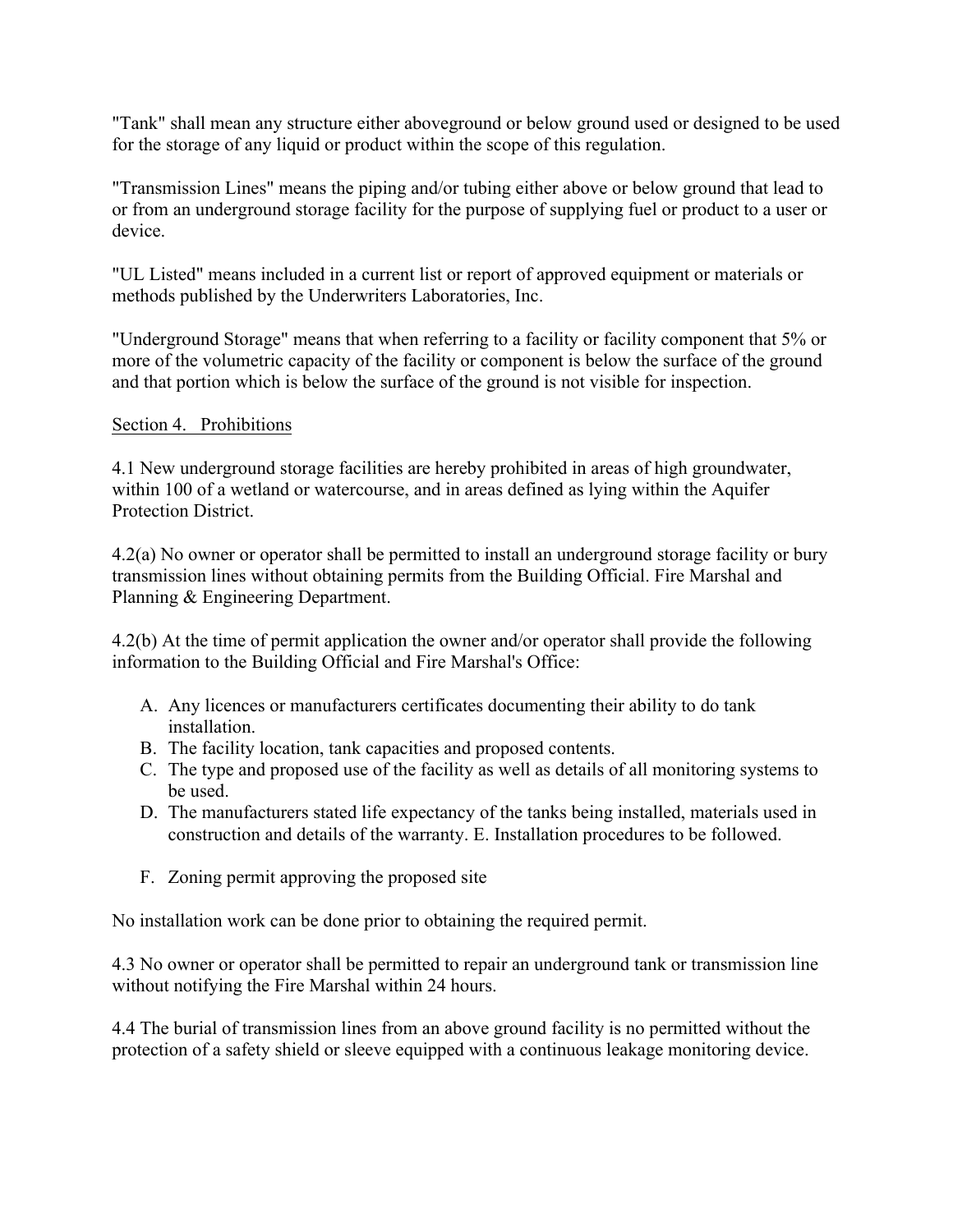4.5 No underground storage facility shall be relocated from one location to another without prior written approval from the Fire Marshal, Building Official and the Planning & Engineering Department.

4.6 Used underground storage facilities shall not be permitted to be reused in any manner within the Town of Plainfield after their removal unless documentation certifying the facilities integrity is provided.

4.7 Used underground storage facilities or tanks shall not be transported over the roads of Plainfield unless they have been cleaned on site or the contents rendered inert in accordance with the provisions of NFPA 30.

4.8 "As built" plans of the facility shall be submitted by the facility owner to all approving authorities.

## Section 5. Installation and Registration Reporting

5.1 As of the effective date of these Regulations, the owner and/or operator of any existing underground storage facility hereby regulated shall register such facility with the Fire Marshal's Office. This registration shall take place in writing within six (6) months of the effective date of these regulations. This notification shall include, but is not limited to, location of facility, type and quantity of product stored, age of facility, size of tanks, manufacturer and installer of tanks, current owner and operator as well as other required information for a new tank installation.

5.2 The Building Official shall maintain a list of all tanks installed subsequent to this ordinance.

## Section 6. Design. Construction, Installation and Maintenance

6.1 All new facilities and any new components of an existing facility shall conform to the following standards.

- A. Each new underground tank shall be either, (1) a UL Listed double wall fiberglass reinforced plastic tank equipped with overfill protection and contact plates under all fill and gauge openings and is chemically compatible with the proposed contents as stated by the manufacturers warranty, (2) OR it must be a U.L. Listed steel tank externally coated with a factory installed resistant coating approved by the manufacturer for the proposed purpose and equipped with cathodic protection, overfill containment, leak monitoring devices, with contact plates under all fill and gauge openings. All underground piping shall be double walled. Leakage monitoring shall be installed in tank and line intersitial spaces.
- B. The tanks to be installed shall meet all manufacturers specifications and shall not be altered at the site without written approval of the manufacturer prior to the work being done.
- C. The tank must be designed for the specific purpose of underground installation.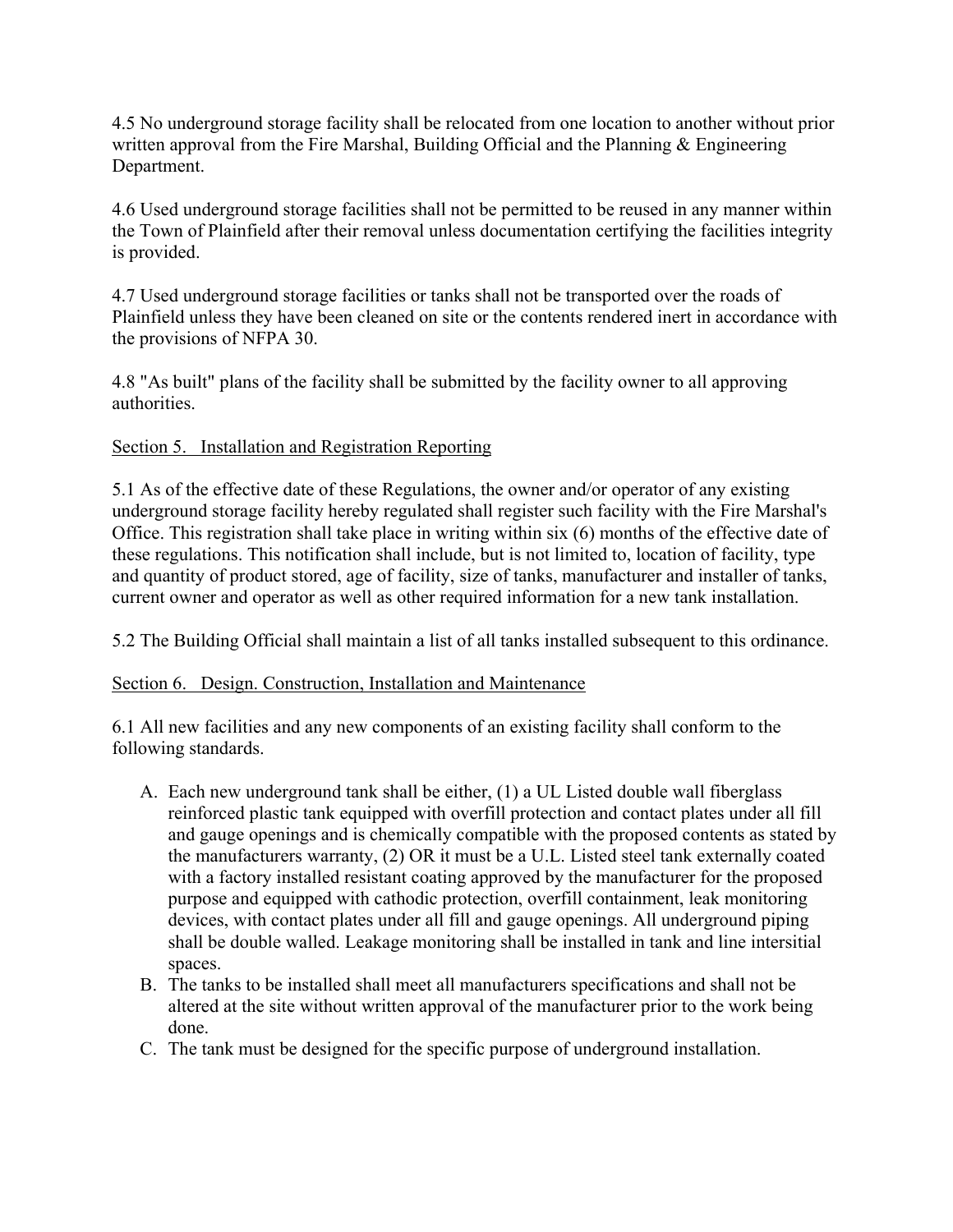D. Tanks to be installed for the storage of gasoline, diesel fuel or hazardous materials shall be double walled tanks with leak detection systems installed in the institial space between the double walls.

6.2 All tanks shall be pressure tested prior to installation in the excavation as well as after installation and back filling in accordance with the manufacturers requirements.

6.3 All permit application drawings and specifications shall be preparedand stamped by a Professional Engineer.

6.4 All underground facility components shall be designed, constructed, and installed so as to allow a failure determination test of all underground storage tanks and transmission lines without substantial excavation.

6.5 All cathodic protection systems that protect underground tank components shall be tested annually in accordance with methods and standards approved by Connecticut State DEP and the local Fire Marshal's Office. This annual record of voltage output shall be maintained by the owner and/or operator. If any cathodic protection system malfunctions or fails to meet the requirements set by the Fire Marshal's Office it shall be repaired within ten (10) days. It is the responsibility of the owner and/or operator to correct any malfunction of the cathodic protection system and to report it in writting to the local Fire Marshal's Office within ten (10) days.

6.6 No facility installed after the effective date of this ordinance shall remain in service any longer than three (3) years beyond its manufacturers stated life expectancy, unless that facility has been tested annually for any leaks or failure to the accepted standards of State of Connecticut DEP and the local Fire Marshal's Office on an annual basis. If these required tests either fail or are not done, the facility shall be taken out of service and removed from the ground in compliance with the procedures set fort: in NFPA 30.

6.7 The installation of any components and the maintenance of all underground components of a new or existing facility shall comply with the standards and procedures set forth in NFPA 30 as well as any local requirements stated by the local Fire Marshal's Office.

6.8 If a manufacturers specifications or recommendations are inconsistent with any section of these Regulations, the more stringent section shall prevail.

6.9 Within 30 days of the completion of the installation of a new facility, the owner and/or operator shall submit to the Building Official and the local Fire Marshal's Office a statement signed by the installer that the installation has been carried out in accordance with this ordinance.

## Section 7. Transfer of Ownership

7.1 In the event that an owner and/or operator transfers the ownership of an underground facility he shall make a full written disclosure to the new owner of the status of the facility in relation to these regulations. This disclosure shall take place at least ten (10) days prior to the transfer of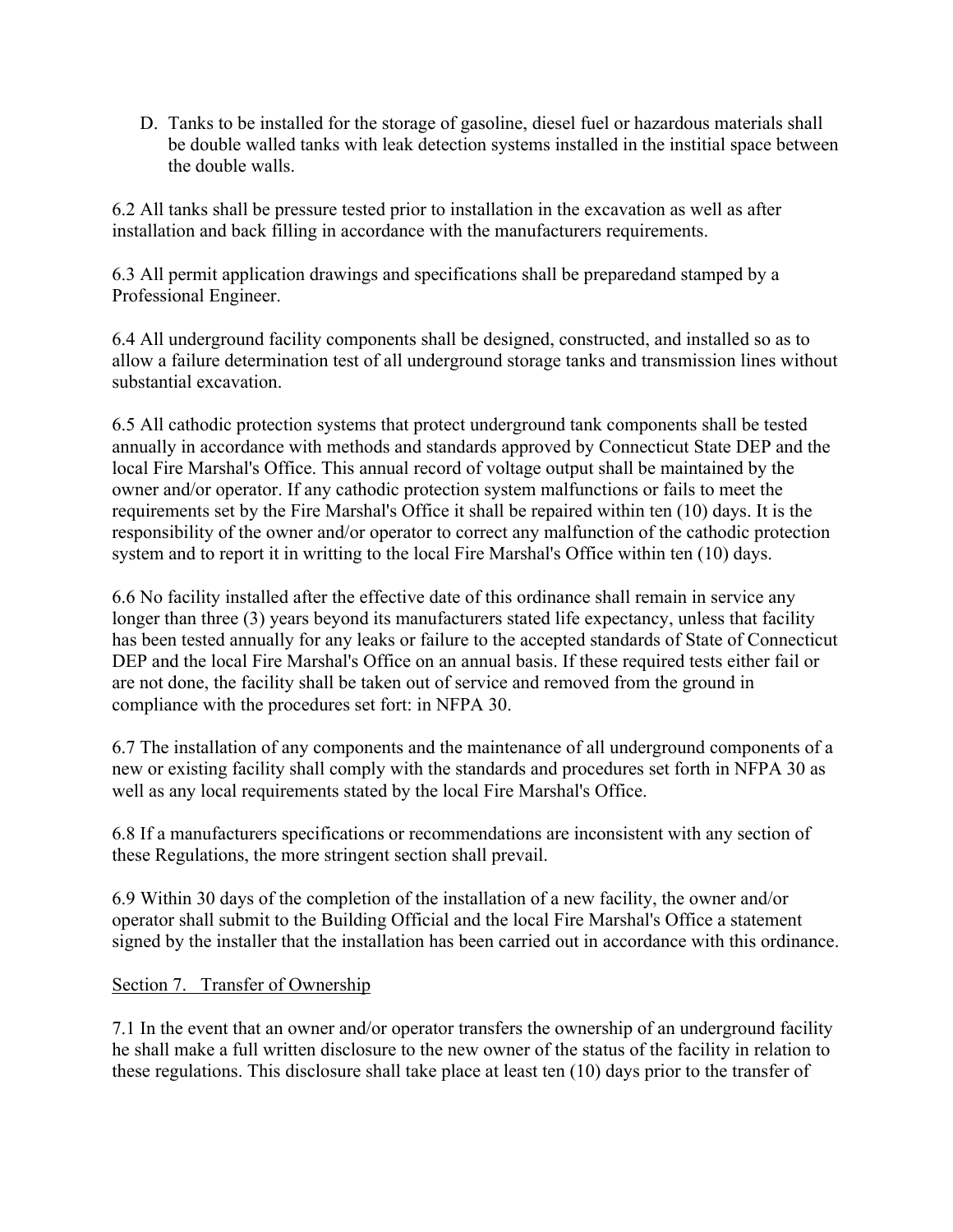ownership. The owner shall also notify the Building Official and Fire Marshal's Office of the facility ownership transfer as well as all water companies in Town.

## Section 8. Records

8.1 The owner of a new or existing facility shall assure the maintenance of up to date records of installation activities, modification, removal or replacement of any underground components or any protective devices for such components as well as any other information required by the Building Official and/or Fire Marshal.

8.2 All records of work completed must be signed, copied and submitted the Fire Marshal's Office within 30 days of the works completion.

8.3 All records required by Section 8 shall be maintained on the site for inspection for the life of the facility.

## Section 9. Life Expectancy

9.1 Life Expectancy is defined as follows:

- A. For a fiberglass reinforced plastic facility and components the period of the manufacturers corrosion warranty.
- B. For a cathodically protected facility components that meet the requirements of these Regulations, the period of the manufacturers corrosion warranty or the life expectancy of the existing or replacement anodes as calculated using standard formulas approved by the State
- C. For existing facility components that are not in compliance with these regulations, ten (10) years from the date of installation. If the date of installation cannot be documented, the owner shall show cause why the facility shall not be immediately removed by producing evidence such as Engineering reports documenting the integrity of the facility. Such facilities shall be closed within Five (5) years in accordance with Section 12.

## Section 10. Life Expectancy Testing

10.1 The testing to determine if a UST not in compliance with these regulations may remain in place shall be completed within 12 months prior to the end of the documented life expectancy. These existing tank facilities shall undergo testing by an approved means in compliance with NFPA 329. If this test shows that the facility has not failed it shall have its life expectancy extended by one year. It shall be tested on an annual basis thereafter until it is removed. If this test shows that the facility has leaked or otherwise failed it shall be emptied of product within 24 hours and plans shall be submitted for its repair or removal from the ground within two weeks or as directed by DEP.

10.2 Life expectancy testing for new facility components shall be done 12 months prior to the end of its documented life expectancy. At this time the facility components shall undergo testing by an approved means in compliance with NFPA 329. If the facility is found to have no leaks or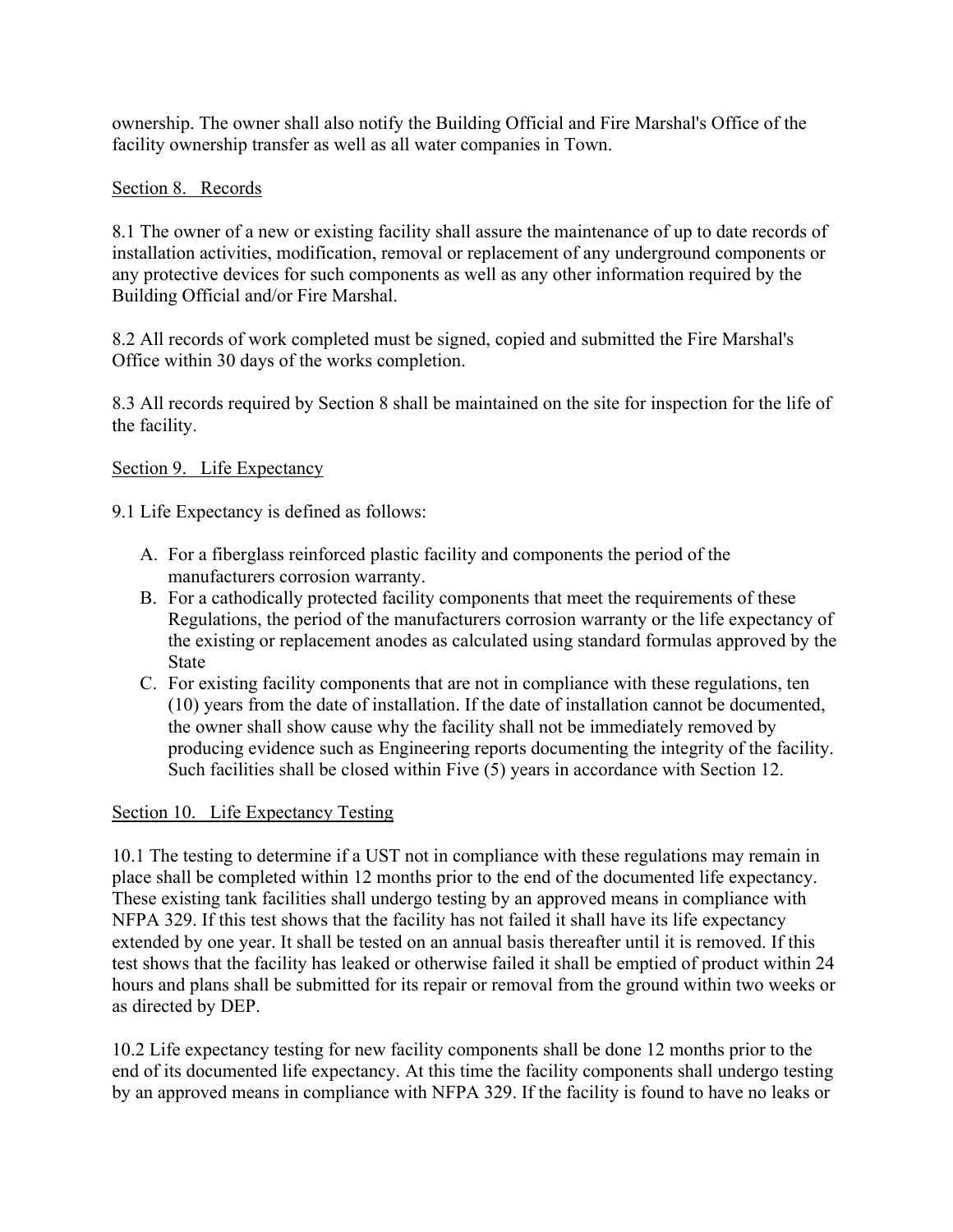deficiencies it shall have its life expectancy extended by one year. It shall be tested annually thereafter until it is removed. If this test shows that the facility has leaked or otherwise failed it shall immediately be emptied of all product within 24 hours, and a plan submitted for its repair or removal from the ground within two weeks or as directed by DEP.

10.3 Written verification of these tests completion shall be submitted to the Fire Marshal's Office and the Building Official within 15 days of the test being done. Failing test results shall be reported to the above authorities by telephone within 24 hours of the test being done.

10.4 No facility, either new or existing, shall have its life expectancy extended by any more than five (5) one year periods.

# Section 11. Facility Failures

11.1 Any owner and/or operator who becomes aware or suspects that a leak, spill or failure has occurred at his facility shall immediately notify the Fire Marshal's Office, the Building Official and State DEP as required by Section 22a-450 of the Connecticut General Statutes. This includes any leaking transmission lines, tanks or other components. This information shall include the known or presumed cause for the leak or spill, the known or estimated amount of the leak, the type or name of the product leaked or spilled, and the estimated length of time that the leak or spill was occurring.

11.2 The operator and/or owner shall within 24 hours empty the facility or component in question and take it out of service. The facility shall remain empty and out of service until the defective components are replaced or repaired or removed.

11.3 The owner and/or operator shall arrange testing to be done of any component of the facility that is suspected of failing. Such testing shall be conducted in an approved manner by a company certified to perform this type of work. The results of the test will be provided to the Town and State DEP within 24 hours of its completion.

11.4 All plans to remove or repair the failed facility shall be submitted within two weeks or as directed by DEP.

11.5 The owner or operator of a new or existing facility which discharges, leaks or spills any oil or petroleum product into the environment shall, as part of the repair process, reclaim, recover and properly dispose of the released product and any other substance contaminated by it.

## Section 12. Facility Closures

12.1 An owner and operator who wishes to permanently close or temporarily cease operating a UST shall do so only with written approval in advance from the Fire Marshal's Office, Building Official, and State DEP.

12.2 Except for special circumstances approved by the Fire Marshal, Building Official and DEP no facility taken out of service on a permanent basis shall be abandoned in place but rather shall